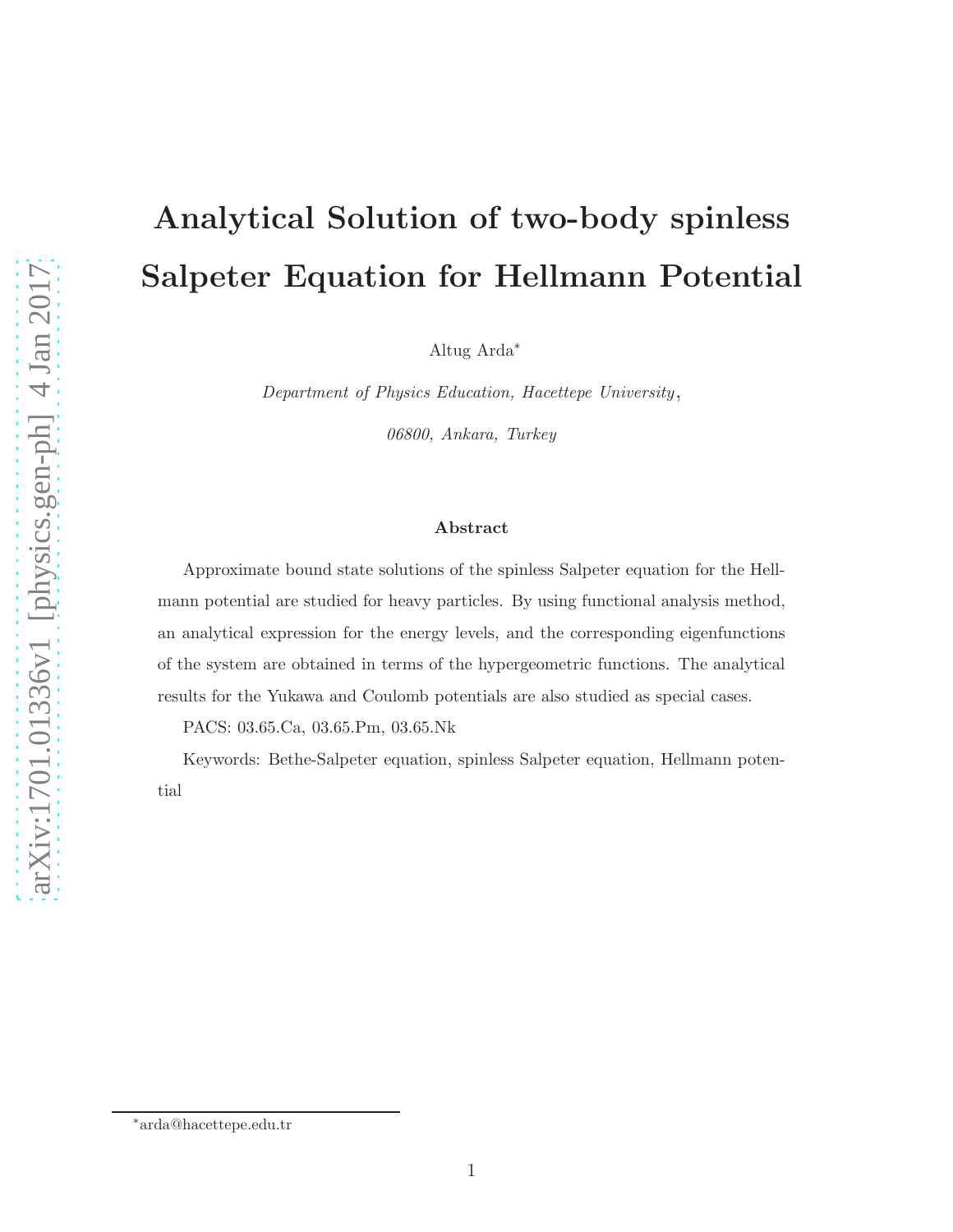#### 1 Introduction

The covariant Bethe-Salpeter equation having a formal connection to the relativistic quatum field theory is suitable for describing bound states of pair of two particles. [1, 2]. The Salpeter equation is obtained by eliminating the time-like dependence variable by considering a static or instantaneous interactions [3, 4]. It can be considered as an approximation to the Bethe-Salpeter formalism by neglecting the spin degree of freedom, and restricting to positive energy solutions [3-5]. On the other hand, the Salpeter equation represents simply semi-relativistic generalization of the Schrödinger equation including the exact free-particle relativistic relation between energy and momentum [6]. This equation is used when relativistic kinetic term effect is not negligible. So, it is suitable for bosons as well as the spin averaged spectra of bound states of fermions  $[3, 4, 7]$ . In addition, the two-body spinless Salpeter equation gives acceptable results, especially, for the bound states of deuteron, exciton and mesons [6, 8]. The solution of one-body and/or two-body spinless Salpeter equation [8] has some difficulties because of the form of the kinetic terms having nonlocal operators in the configuration-space representation. That is why, the solutions of this equation have been studied only by few authors, especially by Lucha and co-workers [9-23]. It seems that these some papers about analytical bound state solutions for the spinless Salpeter equation in literature for different potentials such as Coulomb-type potential [3-5], kink-like potential [23], Hulthen potential [24] and power-law potential [25]. In addition, Ikhdair and co-workers have studied the mass spectra of heavy quarkonia by solving the spinless Salpeter equation [26-28]. In the present work, we deal with the exact analytical solutions of the two-body Salpeter equation for the Hellmann potential [29] which has many applications in different areas such as electron-core and electron-ion interactions, inner-shell ionization problems and solid-state physics [30].

The organization of this work is as follows. In Section II, we present the required expressions within the spinless Salpeter formalism. In Section III, we study the analytical solutions for the bound states and the corresponding wavefunctions for the Hellmann potential by using functional analysis method. We also present the analytical results for the Yukawa and Coulomb potentials, separately. In Section IV, we give our conclusions.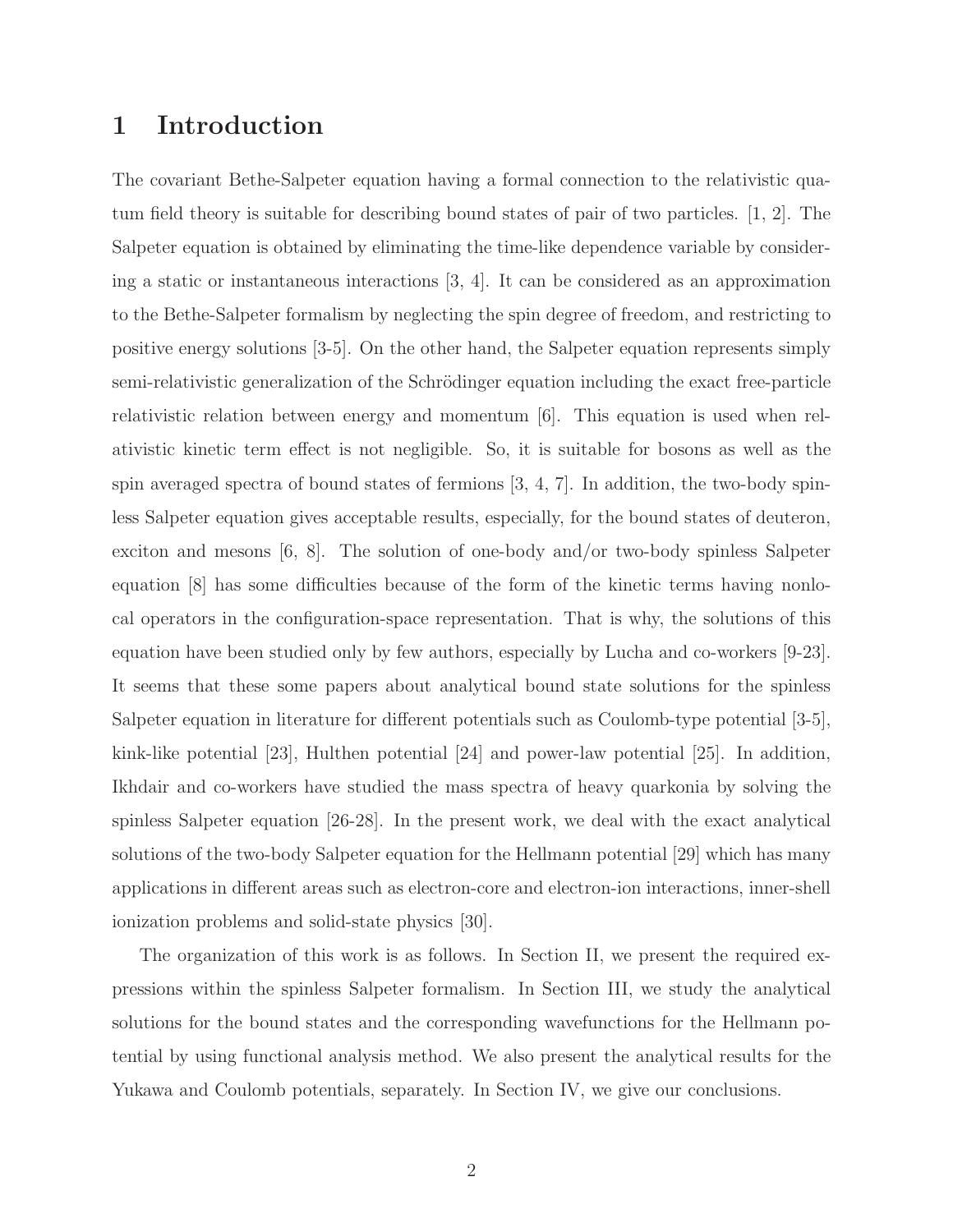#### 2 Spinless Salpeter Equation

As stated in Ref. [31], the approximate Bethe-Salpeter equation makes it possible to obtain the spectrum of two bound, interacting quark-antiquark of masses  $m_1$  and  $m_2$ . In Ref. [32], the authors have presented analytical solutions to the spinless s-wave Salpeter equation for two fermions interacting via a spherical potential.

The spinless Salpeter equation for a spherical potential takes the form [31-33]

$$
\[ \sqrt{-\Delta + m_1^2} + \sqrt{-\Delta + m_2^2} + V(r) - M \] \psi(r) = 0 \,, \tag{1}
$$

where  $\Delta = \nabla^2$  and M is the mass of the bound state. The total wavefunction has the form  $\psi(r) = R_{n\ell}(r)Y_{\ell m}(\theta, \phi)$  where  $R_{n\ell}(r)$  represents the radial wave function while  $Y_{\ell m}(\theta, \phi)$ represents the angular dependence of the wave functions with quantum numbers  $(n, \ell, m)$ .

The approximation

$$
\sqrt{-\Delta + m_1^2} + \sqrt{-\Delta + m_2^2} = m_1 + m_2 - \frac{\Delta}{2\mu} - \frac{\Delta^2}{8\eta^3} - \dots,
$$
\n(2)

with

$$
\mu = \frac{m_1 m_2}{m_1 + m_2} ; \eta = \mu \left( \frac{m_1 m_2}{m_1 m_2 - 3\mu^2} \right) . \tag{3}
$$

can be used if one considers the case of heavy interacting particles [6]. From the Hamiltonian containing the relativistic corrections up to order  $(v^2/c^2)$  can be obtained the following Schrödinger-like equation [31]

$$
\left[ -\frac{\hbar^2}{2\mu} \frac{d^2}{dr^2} + \frac{\ell(\ell+1)\hbar^2}{2\mu r^2} + W_{n\ell}(r) - \frac{W_{n\ell}^2(r)}{2\tilde{m}} \right] R_{n\ell}(r) = 0, \tag{4}
$$

where

$$
W_{n\ell}(r) = V(r) - E_{n\ell},
$$
  
\n
$$
\tilde{m} = \frac{\eta^3}{\mu^2} = \frac{m_1 m_2 \mu}{m_1 m_2 - 3\mu^2},
$$
\n(5)

with the total energy of the system  $E_{n\ell} = M - m_1 - m_2$ .

We solve approximately Eq. (4) for the Hellmann potential below with the help of the functional analysis method.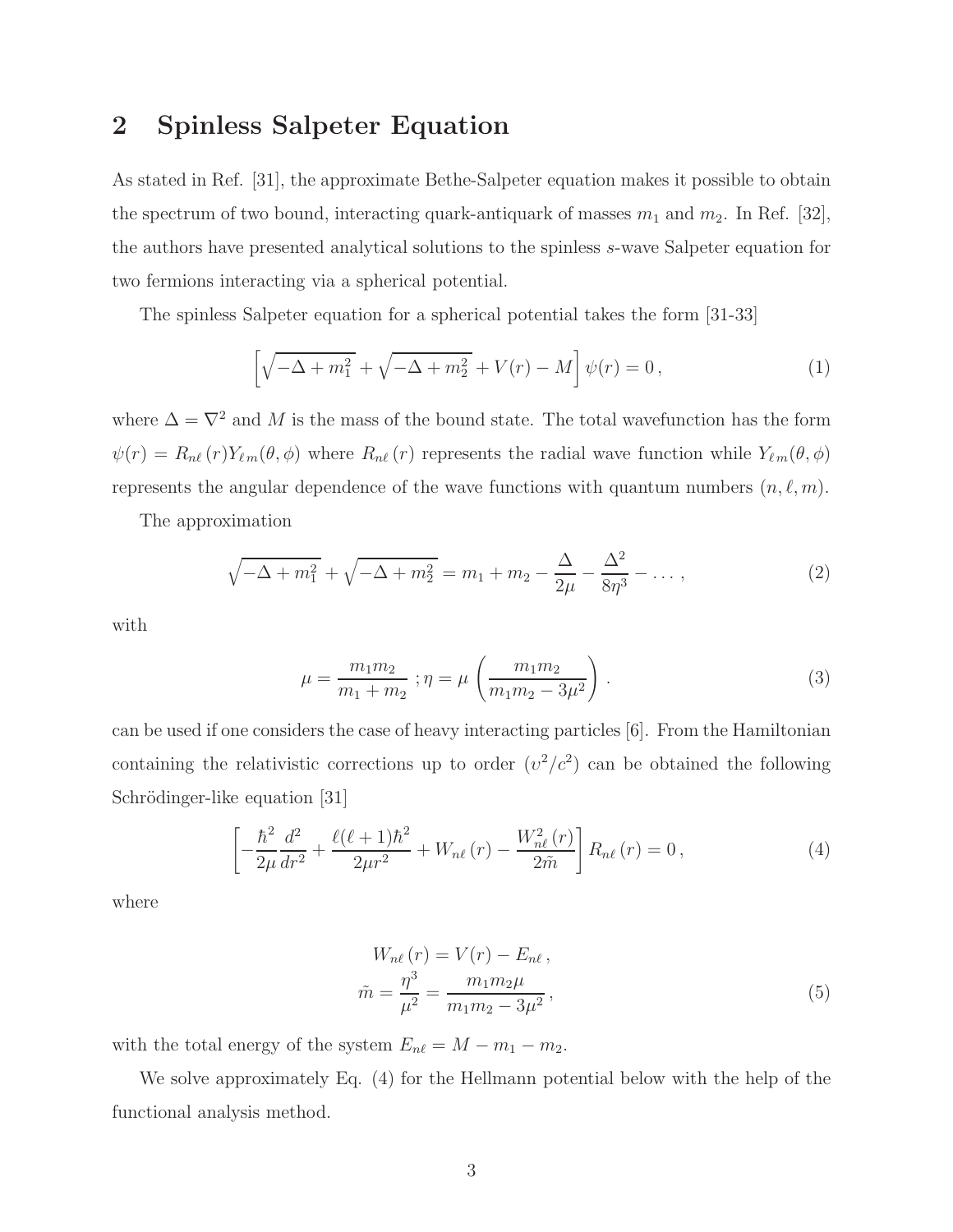## 3 Bound State Solutions

The Hellmann potential is the sum of the Yukawa and Coulomb potentials having the form

$$
V(r) = -\frac{A}{r} + B \frac{e^{-Cr}}{r},\qquad(6)
$$

where  $A$  and  $B$  are the strengths of potentials, respectively,  $C$  is the screening parameter. The parameters  $A$  and  $B$  could be positive or negative while it is assumed  $C$  is positive [30].

Inserting the above potential into Eq. (4), and using the following approximation which gives consistent results for small values of parameter  $C$  [34]

$$
\frac{1}{r^2} \simeq \frac{C^2}{(1 - e^{-Cr})^2},\tag{7}
$$

we have

$$
\left\{\frac{d^2}{dr^2} - \frac{C^2\ell(\ell+1)}{(1 - e^{-Cr})^2} + \frac{M_2}{M_1} \frac{C^2}{(1 - e^{-Cr})^2} \left(A^2 + B^2 e^{-2Cr} - 2\frac{AB}{C}e^{-Cr}\right) - 2M_2\left(1 + \frac{E}{M_1}\right) \frac{C}{1 - e^{-Cr}} \left(-A + Be^{-Cr}\right) + 2M_2E\left(1 + \frac{E}{2M_1}\right)\right\} R_{n\ell}(r) = 0, \quad (8)
$$

where we set  $M_1 = \tilde{m}$  and  $M_2 = \mu$ .

By defining a new variable  $z = (1 - e^{-Cr})^{-1}$ , writing the trial wave function as  $R_{n\ell}(r) =$  $z^{\alpha}(1-z)^{\beta}\omega(z)$ , Eq. (8) takes the form

$$
z(1-z)\frac{d^2\omega(z)}{dz^2} + [1+2\alpha - 2(\alpha + \beta + 1)]\frac{d\omega(z)}{dz}
$$
  
– 
$$
\left[ (\alpha + \beta)(\alpha + \beta + 1) - \ell(\ell + 1) + \frac{M_2}{M_1}(A^2 + B^2) + 2\frac{M_2}{M_1}\frac{AB}{C} \right]\omega(z) = 0.
$$
 (9)

If we set the parameters  $\alpha$  and  $\beta$  as

$$
\alpha^2 = -2\frac{M_2}{C}\left(1 + \frac{E}{2M_1}\right)\left(B + \frac{E}{C}\right) - \frac{M_2}{M_1}B\left(B + \frac{E}{C}\right),
$$
  

$$
\beta^2 = \ell(\ell+1) - \left(A + \frac{E}{C}\right)\left[\frac{M_2}{M_1}A + 2\frac{M_2}{C}\left(1 + \frac{E}{2M_1}\right)\right].
$$
 (10)

Eq. (9) can be compared with the hypergeometric equation having the form [35]

$$
z(1-z)\frac{d^2\phi(z)}{dz^2} + [c - (a+b+a)z] \frac{d\phi(z)}{dz} - ab\phi(z) = 0.
$$
 (11)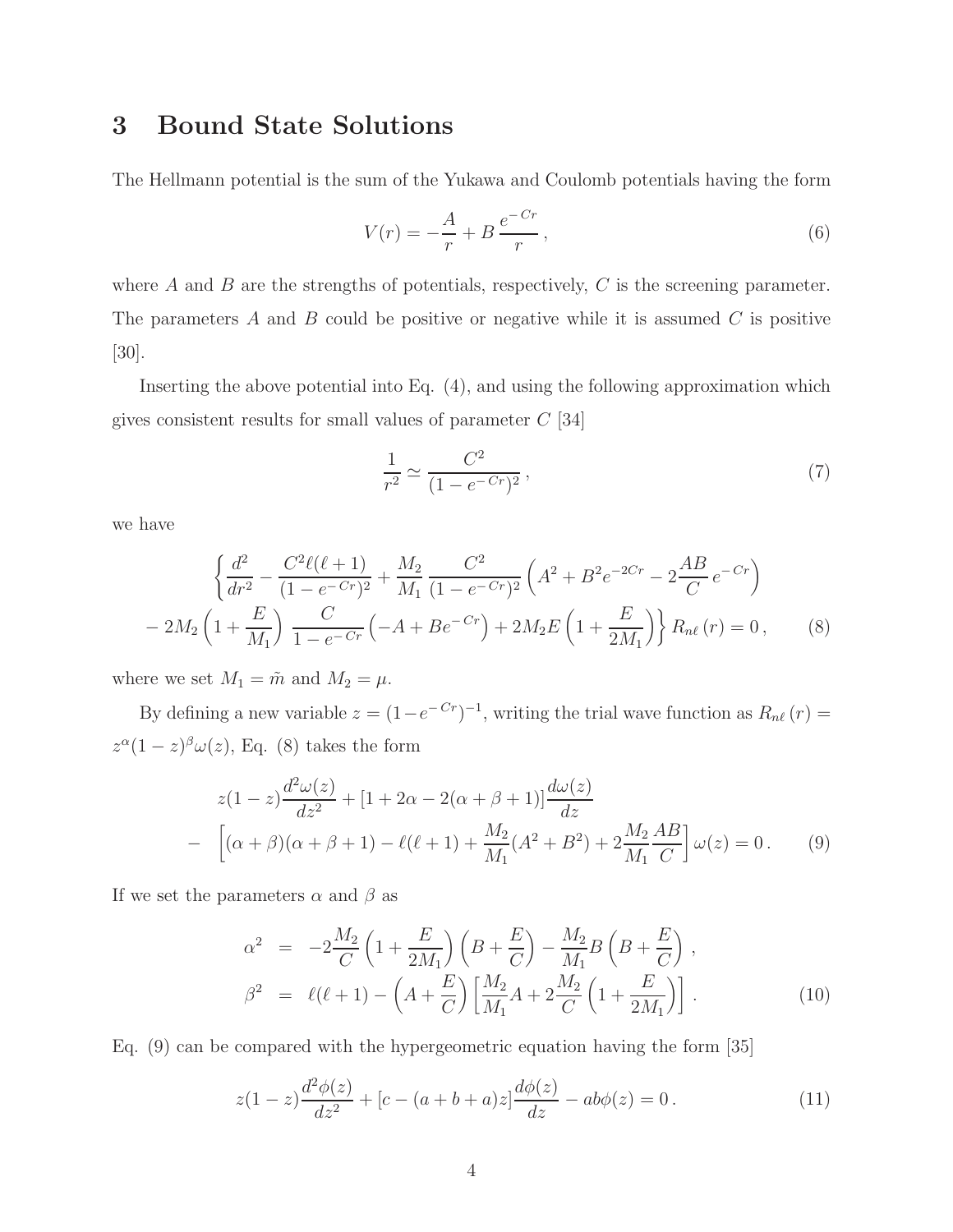Thus, the general solution becomes as a sum of two linearly independent solutions

$$
\phi(z) = N' {}_{2}F_{1}(a, b; c; z) + N'' z^{1-c} {}_{2}F_{1}(a+1-c, b+1-c; 2-c; z).
$$
 (12)

The hypergeometric function in the above is written as an infinite sum [35]

$$
{}_2F_1(a,b;c;z) = \sum_{k=0}^{\infty} \frac{(a)_k (b)_k}{(c)_k k!} z^k , \qquad (13)
$$

with  $(a)_k = a(a+1)...(a+k-1)$  Pochhammer symbol. We search the bound state solutions for  $R_{n\ell}(r)$  in Eq. (8) which means that  $R_{n\ell}(r)$  has to be finite for  $r \to 0$  and  $r \to \infty$ . In order to ensure these physical requirements we set  $N'' = 0$  in Eq. (12) for  $z \to \infty$ . So, the solution of Eq. (9) can be expressed in terms of the hypergeometric function (without any normalization constant)

$$
\omega(z) = {}_2F_1(a, b; c; z), \qquad (14)
$$

where the parameters  $a, b$  and  $c$  are given by

$$
a = \frac{1}{2} (1 + 2\alpha + 2\beta) - A_I,
$$
  
\n
$$
b = \frac{1}{2} (1 + 2\alpha + 2\beta) + A_I,
$$
  
\n
$$
c = 1 + 2\alpha.
$$
\n(15)

where  $A_{I} = \sqrt{(\ell + 1/2)^{2} - (M_{2}/M_{1})(A^{2} + B^{2} - 2AB/C)}$ . When either a or b equals to a negative integer  $-n$ , the solution written as an infinite sum in Eq. (13) gives a polynomial of nth degree in terms of z, which gives also the quantization condition of the system under consideration

$$
a = -n, \ \ n = 0, 1, 2, \dots \tag{16}
$$

Substituting Eq. (10) into Eq. (16) and using Eq. (15), we obtain the energy spectrum of the spinless Salpeter equation for the Hellmann potential as

$$
E = \pm \frac{1}{4M_2[4M_2\gamma_2^2 + M_1N^2]} \left\{ 2M_1M_2 \left[ -4\ell(\ell+1)\gamma_2 + (C\gamma_1 + 2M_1)(N^2 + 4\frac{M_2}{M_1}\gamma_2^2) \right] + N\sqrt{M_1M_2}\sqrt{16M_1^2M_2(4M_2\gamma_2^2 + M_1N^2)} - C^2[-4M_1\ell(\ell+1) + 4M_2\gamma_2^2 + M_1N^2]^2 \right\},
$$
\n(17)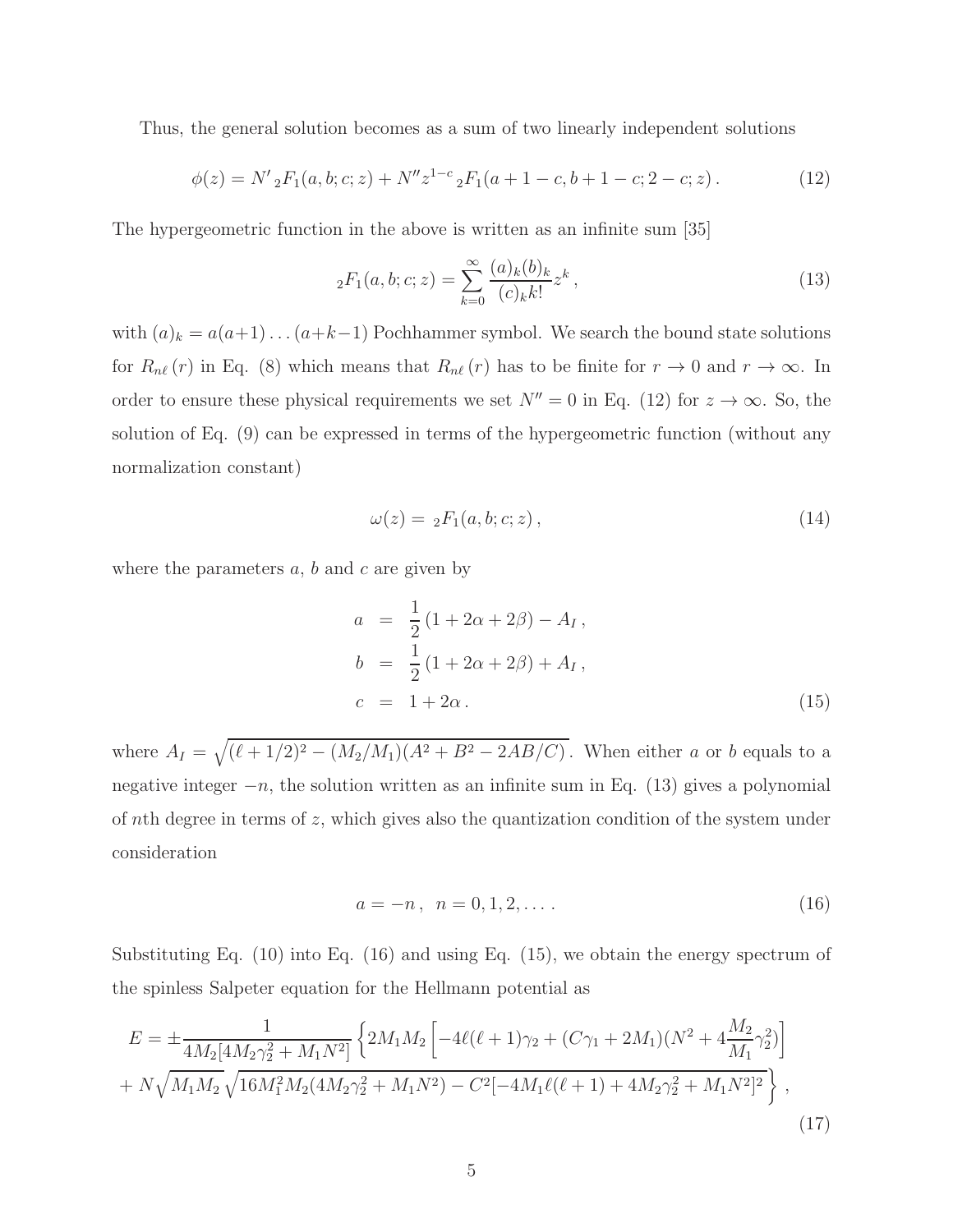where negative values has to be taken for the binding energy and of small value satisfying the inequality  $E \ll M_1$  [36]. The parameters in the last equation are as follows

$$
N = 1 + 2n + A_I ; \gamma_1 = A + B ; \gamma_2 = A - B . \tag{18}
$$

Now we write the radial wave functions for the Hellmann potential by using Eq. (14) as

$$
R_{n\ell}(r) = A_{n\ell} z^{\alpha} (1-z)^{\beta} {}_{2}F_{1}(-n, n+2\alpha+2\beta+1; 1+2\alpha; z), \qquad (19)
$$

with a normalization constant  $A_{n\ell}$ .

We want to give approximate analytical results for the bound state solutions for some special parameter values in the Hellmann potential.

#### 3.1 Results and Discussion

If we set the potential parameters in Eq. (6) as

$$
A = 0 \; ; B < 0 \,, \tag{20}
$$

we get Yukawa-type potential having the form

$$
V(r) = B \frac{e^{-Cr}}{r}.
$$
\n(21)

The parameters given in Eq.  $(10)$ , and the parameter  $A_I$  become

$$
\alpha^{2} = -\left(B + \frac{E}{C}\right) \left[\frac{M_{2}}{M_{1}}B + \frac{2M_{2}}{C}\left(1 + \frac{E}{2M_{1}}\right)\right],
$$
\n
$$
\beta^{2} = \ell(\ell + 1) - 2\frac{M_{2}E}{C^{2}}\left(1 + \frac{E}{2M_{1}}\right),
$$
\n
$$
A_{I} = \sqrt{\left(\ell + \frac{1}{2}\right)^{2} - \frac{M_{2}}{M_{1}}B^{2}},
$$
\n(22)

and the energy expression of the spinless Salpeter equation for the Yukawa-type potential becomes

$$
E = -\frac{1}{2M_2[B^2M_2 + M_1N^2]} \left\{ BCM_1M_2\ell(\ell+1) + (BC + 2M_1) \left[ B^2M_2^2 + M_1M_2N^2 \right] + N\sqrt{M_1M_2}\sqrt{4M_1^2M_2(M_2B^2 + M_1N^2)} - C^2[M_1\ell(\ell+1) - M_2B^2 + M_1N^2] \right\},
$$
\n(23)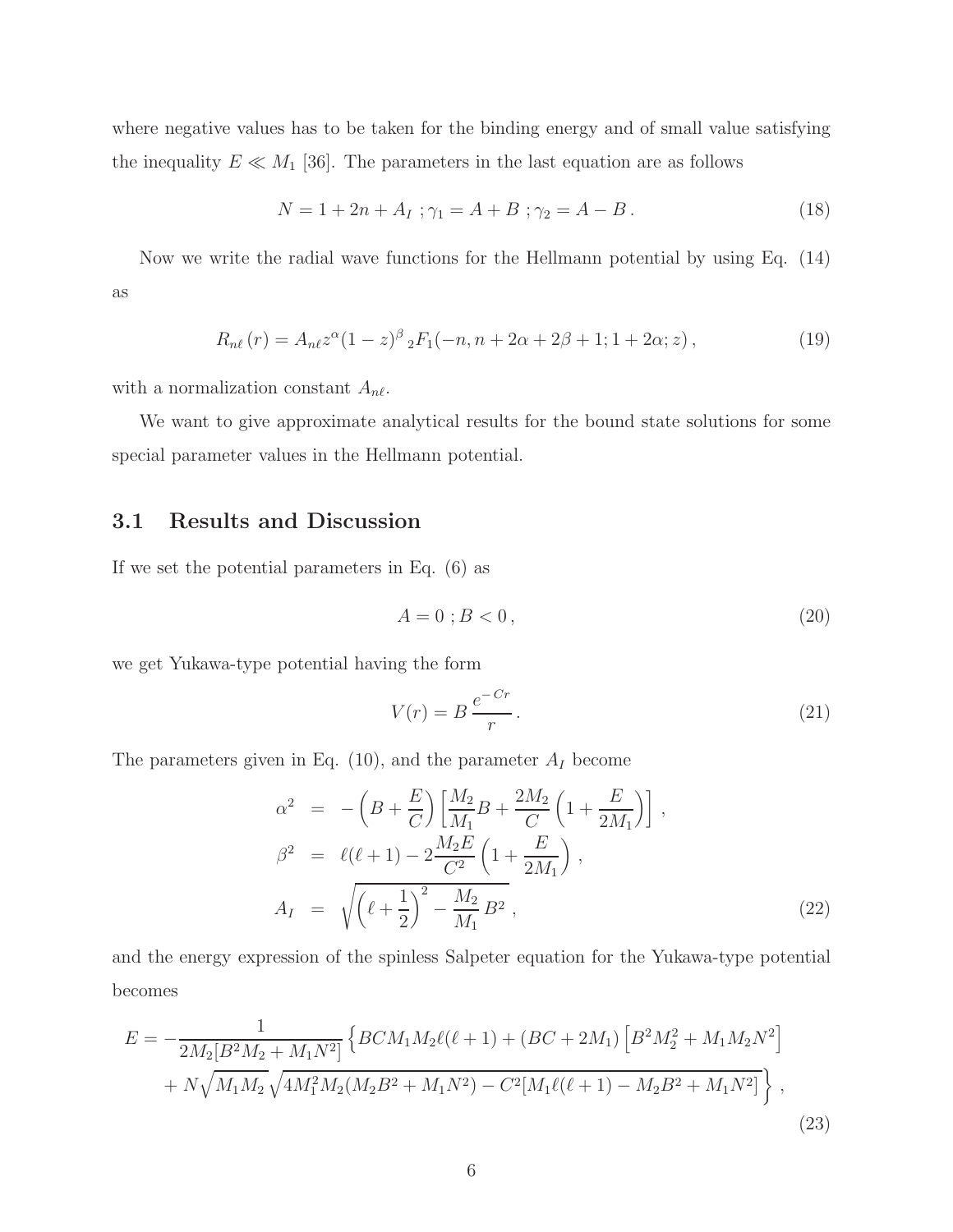with  $N = n + \frac{1}{2} - A_I$ .

In order to obtain the results for the bound state solutions of the Coulomb-type potential, we expand Eq. (6) into a series for  $C \to 0$ 

$$
V(r) \sim \frac{B-A}{r} - BC + \dots,\tag{24}
$$

which is a shifted Coulomb-type potential. We restrict ourself to the case where  $B < A$  for discussing the bound states. Inserting first two terms in Eq. (24) into Eq. (4) and using the definitions

$$
-\delta^2 = 2M_2 BC \left( 1 + \frac{E}{M_1} \right) + \frac{M_2}{M_1} B^2 C^2 + 2M_2 E \left( 1 + \frac{E}{2M_1} \right),
$$
  
\n
$$
\sigma = 2 \frac{M_2}{M_1} BC(B - A) + 2M_2 (B - A) \left( 1 + \frac{E}{M_1} \right),
$$
  
\n
$$
-\eta = -\ell(\ell + 1) + \frac{M_2}{M_1} (B - A)^2,
$$
\n(25)

we get

$$
\frac{d^2 R_{n\ell}(r)}{dr^2} - \left(\delta^2 + \frac{\sigma}{r} + \frac{\eta}{r^2}\right) R_{n\ell}(r) = 0.
$$
\n(26)

Using a trial wave function  $R_{n\ell}(r) = r^L e^{-\delta r} f(r)$ , and defining a new variable as  $z = 2\delta r$ gives us from the last equation

$$
z\frac{d^2f(z)}{dz^2} + (2L-z)\frac{df(z)}{dz} - \left(L+\frac{\sigma}{2\delta}\right)f(z) = 0\,,\tag{27}
$$

where we set  $\eta = L(L-1)$ . The differential equation in Eq. (27) is a Kummer-type equation having the form [35]

$$
x\frac{d^2y(x)}{dx^2} + (c-x)\frac{dy(x)}{dx} - ay(x) = 0.
$$
 (28)

The general solution of Eq. (28) is obtained by expanding in a power series around  $x = 0$ , and we have [37]

$$
y(x) = N' {}_1F_1(a; c; x) + N'' x^{1-c} {}_1F_1(a-c+1; 2-c; x), \qquad (29)
$$

where  $_1F_1(a; c; x)$  is the confluent hypergeometric function having the explicit form [37]

$$
{}_{1}F_{1}(a;c;x) = 1 + \frac{1}{1!} \frac{a}{c} x + \frac{1}{2!} \frac{a(a+1)}{c(c+1)} x^{2} + \dots = \sum_{k=0}^{\infty} \frac{(a)_{k}}{(c)_{k} k!} z^{k},
$$
\n(30)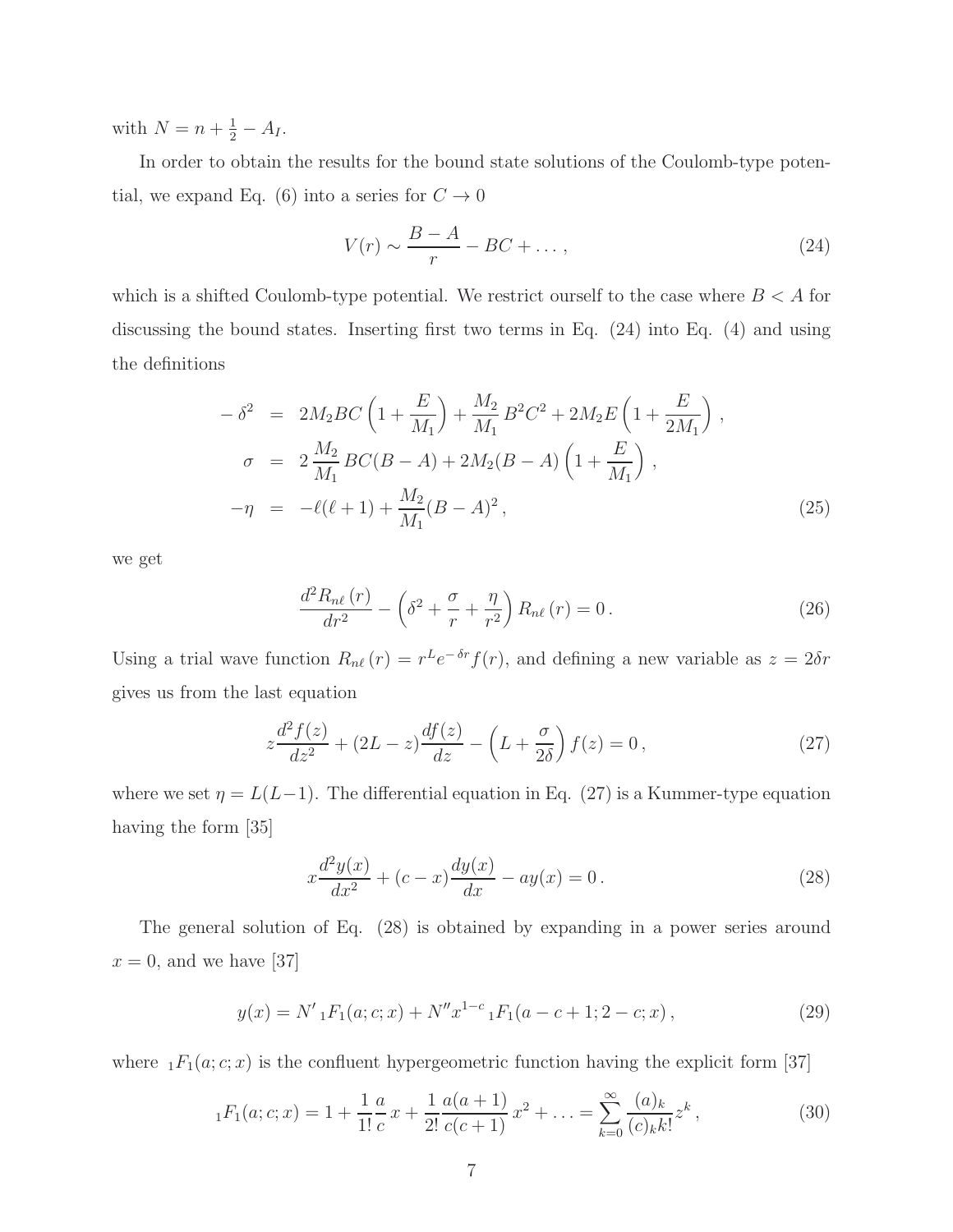Because of the physical requirements on the wave function in Eq.  $(27)$ , *i.e.*,  $R_{n\ell}(r)$  has to be finite for  $r \to 0$  and  $r \to \infty$ , we set  $N'' = 0$ . By comparing Eq. (27) with Eq. (28), we can write the solution of Eq. (27)

$$
f(z) \sim {}_1F_1\left(L + \frac{\sigma}{2\delta}; 2L; z\right). \tag{31}
$$

We can obtain a finite solution from Eq. (30) if we write in Eq. (31)

$$
L + \frac{\sigma}{2\delta} = -n \; ; n = 0, 1, 2, \dots \,. \tag{32}
$$

The last equation gives the quantization condition and, with the help of Eq. (25), gives us the energy spectrum of the spinless Salpeter equation for the shifted Coulomb-type potential as

$$
E = -\frac{1}{\Lambda(M_1, M_2, A, B)} \left[ (M_1 + BC)\Lambda(M_1, M_2, A, B) + M_1(n + L)\sqrt{M_1\Lambda(M_1, M_2, A, B)} \right],
$$
\n(33)

with

$$
\Lambda(M_1, M_2, A, B) = M_1(n+L)^2 + M_2(B-A)^2.
$$
\n(34)

If the second term in Eq. (24) is neglected, then we obtain the energy eigenvalues for attractive Coulomb-type potential of the spinless Salpeter equation as

$$
E = -M_1 \left[ 1 + (n+L) \sqrt{\frac{M_1}{\Lambda(M_1, M_2, A, B)}} \right],
$$
\n(35)

which corresponds to the result obtained from Eq. (31) for  $C \rightarrow 0$ . These two results show the contribution to the energy coming from the exponential part of the potential clearly.

#### 4 Conclusions

We have obtained the bound state solutions of the spinless Salpeter equation by using an approximation on the centrifugal term. We have written the corresponding radial wave functions in terms of the hypergeometric functions  $_1F_2(a, b; c; z)$ . We have also given the results for the Yukawa-type potential by setting the potential parameters as  $A = 0, B < 0$ . In order to have the results for the Coulomb-type potential, we have used the normalization condition obtained from the finite solution of the Kummer differential equation.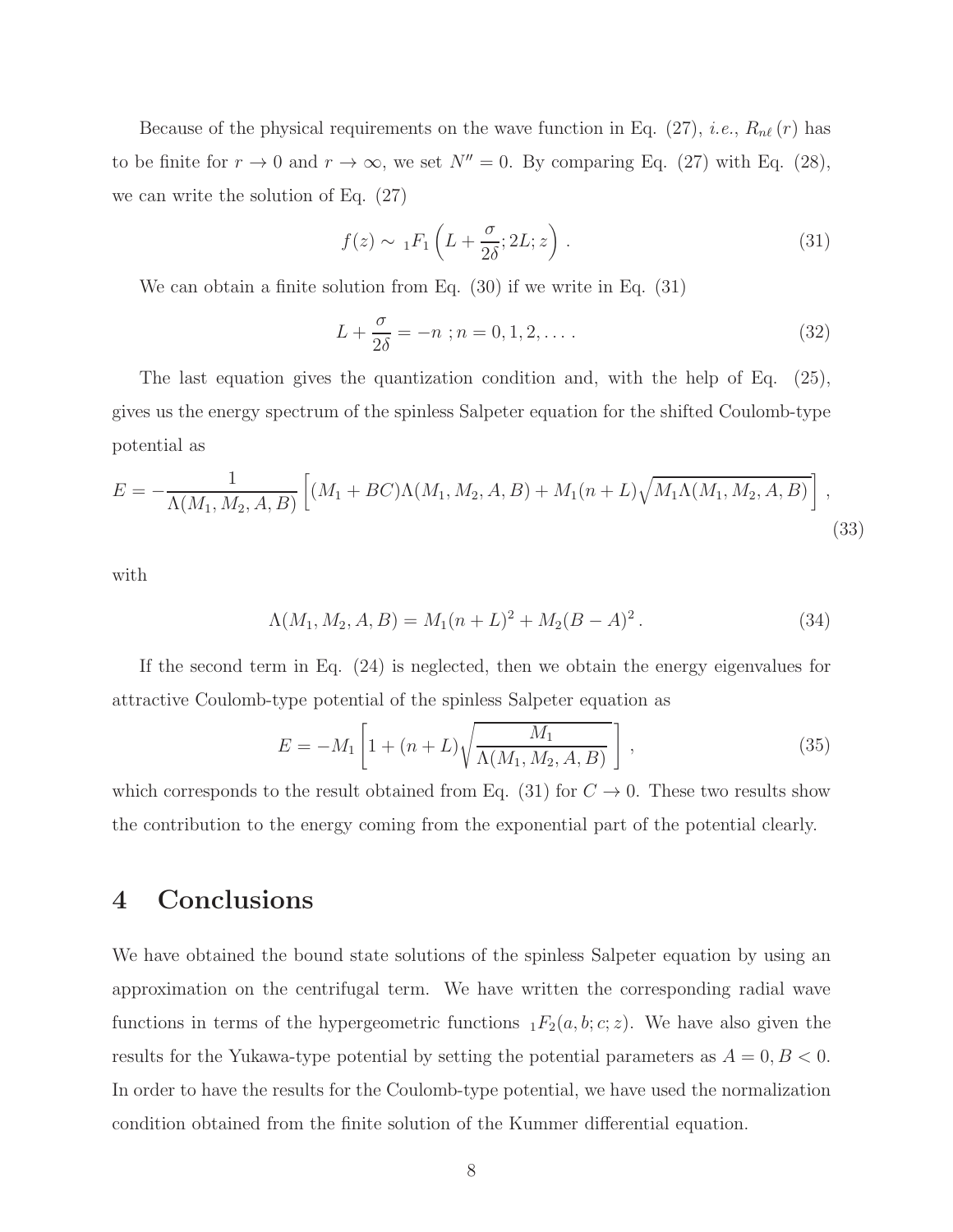## 5 Acknowledgements

The author would like to thank Prof Dr Ramazan Sever for his valuable time and the reviewer for her/his patience and comments that improved the paper.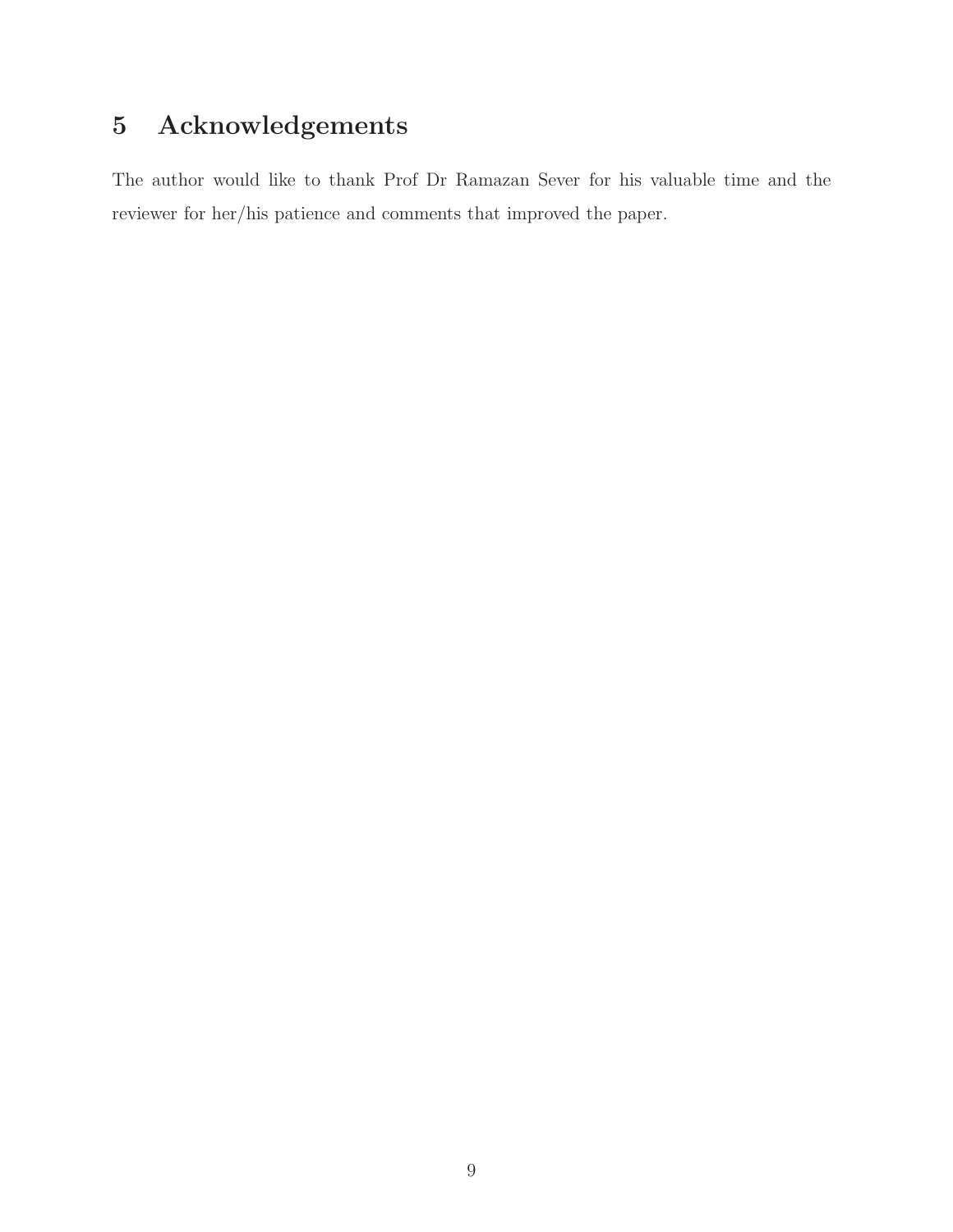### References

- [1] Y Nambu, Prog. Theor. Phys. 5 614 (1950)
- [2] E E Salpeter and H A Bethe, Phys. Rev. 84 1232 (1951)
- [3] Y Chargui, A Trabelsi and L Chetouani, Phys. Lett. A 374 2243 (2010)
- [4] Y Chargui, L Chetouani and A Trabelsi, J. Phys. A 42 355203 (2009)
- [5] Y Chargui, A Dhahbi and A Trabelsi, Phys. Scr. 90 015201 (2015)
- [6] S Zarrinkamar, A A Rajabi and H Hassanabadi, Few-Body Sys. 52 165 (2012)
- [7] F Brau, Phys. Lett. A 313 363 (2003)
- [8] C Semay, Phys. Lett. A 376 2217 (2012)
- [9] W Lucha and F F Schöberl, *Int. J. Mod. Phys. A* 15 3221 (2000)
- [10] W Lucha and F F Schöberl, *Phys. Rev. D* 50 5443 (1994)
- [11] W Lucha and F F Schöberl, *Int. J. Mod. Phys. A*  $14$  2309 (1999)
- [12] W Lucha and F F Schöberl, *Phys. Rev. A* 54 3790 (1996)
- [13] W Lucha and F F Schöberl, Fizika B  $\bf{8}$  193 (1999)
- [14] W Lucha and F F Schöberl, *Int. J. Mod. Phys. A*  $17\ 2233\ (2002)$
- $[15]$  W Lucha, F F Schöberl and D Gromes, *Phys. Rep.* 200 127 (1991)
- [16] R Hall and W Lucha, Int. J. Mod. Phys. A 22 1899 (2007)
- [17] R Hall, W Lucha and F F Schöberl, *J. Phys. A* 34 5059 (2001)
- [18] R Hall and W Lucha, J. Phys. A 41 355202 (2008)
- [19] R Hall, W Lucha and F F Schöberl, *Int. J. Mod. Phys. A* 17 1931 (2002)
- [20] R Hall and W Lucha, J. Phys. A 38 7997 (2005)